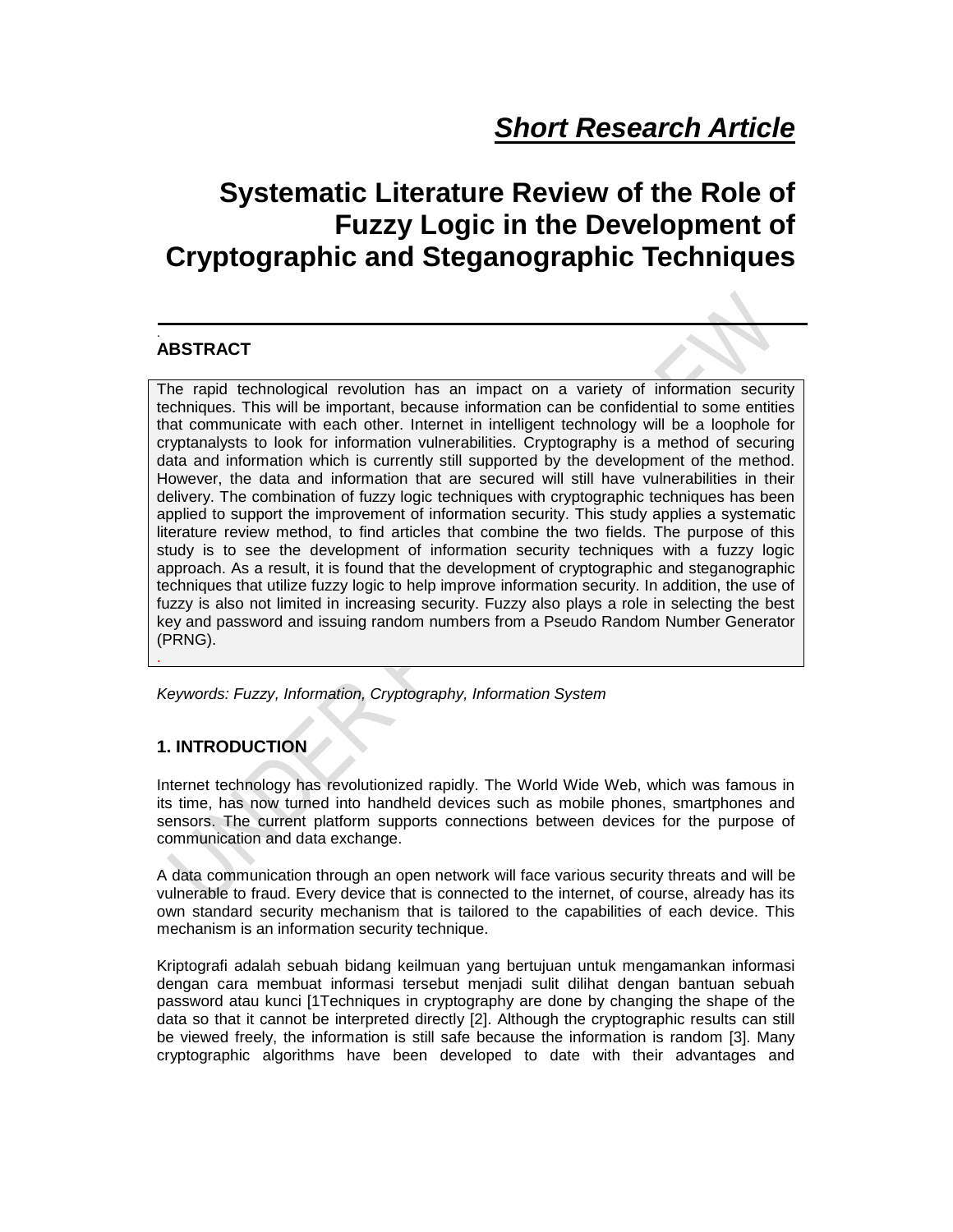disadvantages. This aims to make it difficult for a cryptanalyst to decipher the secured information. The more difficult and increasingly random information is a challenge for developers of cryptographic methods. One technique that can help improve information security is to combine several methods into cryptographic techniques, one of which is fuzzy logic.

Fuzzy logic is an approach to problem solving that gives the degree of truth of a common true or false binary solution [1] [4]. Decision-making systems based on fuzzy logic resemble the way humans make decisions, by having a level of truth. This can be very useful in analyzing and improving the performance of cryptographic approaches on different platforms.

Combining two methods to close the gaps in one of the algorithms. This article will review the role of fuzzy methods in the field of cryptography by adopting a systematic literature review process

## **2. METHODOLOGY**

Empirical studies in the field of computer science are currently more often used to see existing phenomena. The search in this article adopts the Systematic Literature Review technique as in [5] [6]. The review process is shown in Figure 1. The Systematic Literature Review aims to provide a comprehensive review of the current literature relevant to several problem formulations. Several articles in the field of computer science engineering adopted [5] to conduct a systematic literature review.



**Fig. 1. Systematic Literature Review Process Flow. Adopted from [5]**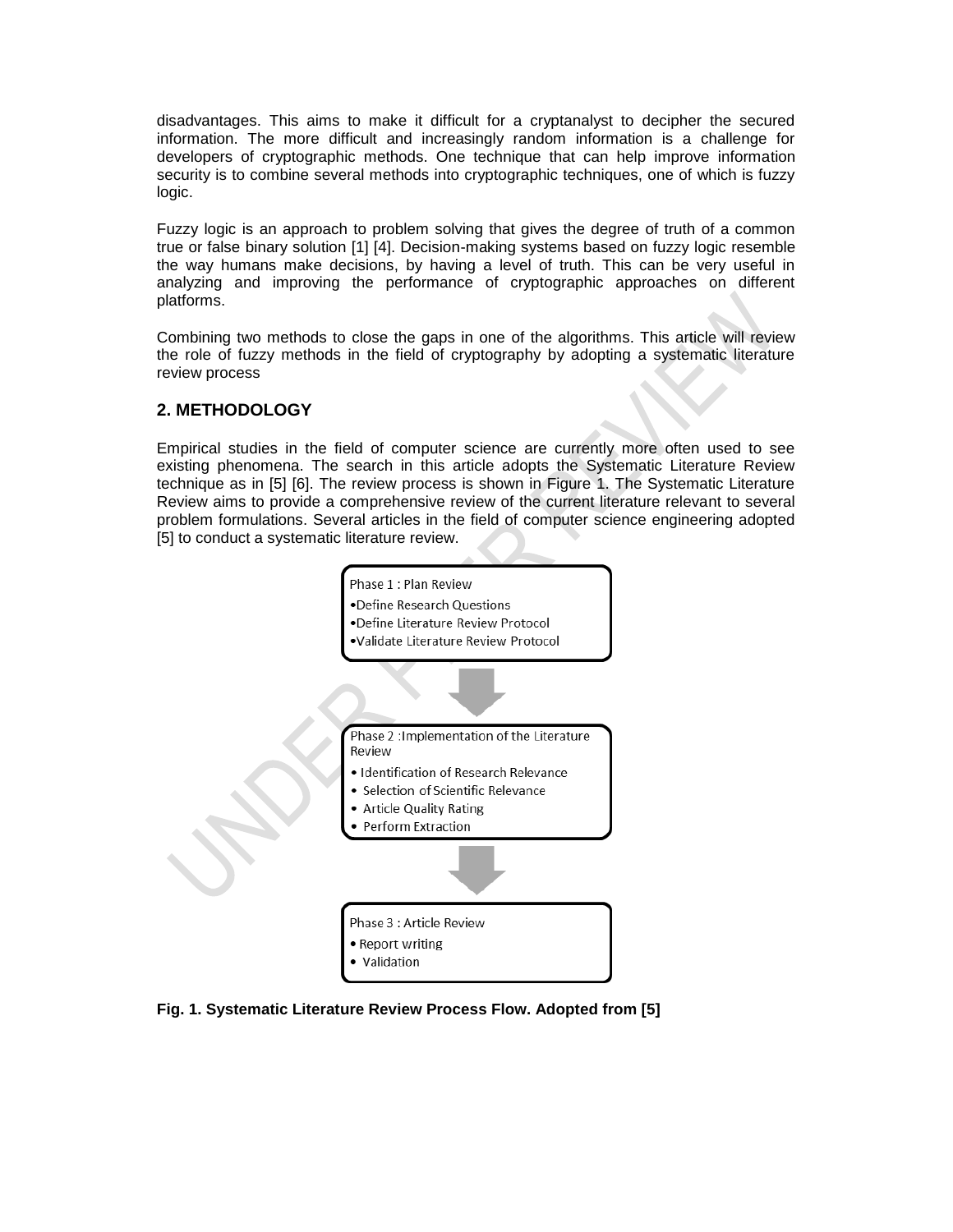The Literature Review process consists of three phases with nine activities. In the first phase, as research question 1 (RQ) is what is the role of fuzzy in cryptography? This research question is determined in the initial phase before carrying out further stages.

The literature review protocol includes the sources to be used, the period for the articles to be reviewed, the keywords to be used. The literature review protocol is shown in table 1. The sources used are research articles indexed on Google Scholar published in 2017 to 2021. This is seen because the form of further development will find the latest development of the articles obtained. Articles to be reviewed are articles published in the Journal and Proceedings.

#### **Table 1. Systematic Literature Review Protocol**

| <b>Article Published</b> | <b>Source</b> | Kev Word           | <b>Article Type</b> |
|--------------------------|---------------|--------------------|---------------------|
| $2017 - 2021$            | Google        | Cryptography Fuzzy | Journal and         |
|                          | Scholar       | Logic              | Conference          |

# **3. RESULTS AND DISCUSSION**

# **3.1 RESULTS OF A LITERATURE SYSTEMATIC REVIEW**

The literature review conducted with search keywords resulted in 13,300 articles displayed by the source. With the limitation of the year of publication of the article, 25 articles were obtained that were relevant to the research question. Table 2 shows the distribution of articles per year obtained in the literature review. And Table 3 shows the types of journal articles and proceedings articles. With the articles that are still being obtained in the literature search process, the fuzzy method plays a role in the development of cryptographic techniques.

#### **Table 2. Article Publication Year**



#### **Table 3. Types of Article**

|  | <b>Articles Type</b> | <b>Number of Articles</b> |
|--|----------------------|---------------------------|
|--|----------------------|---------------------------|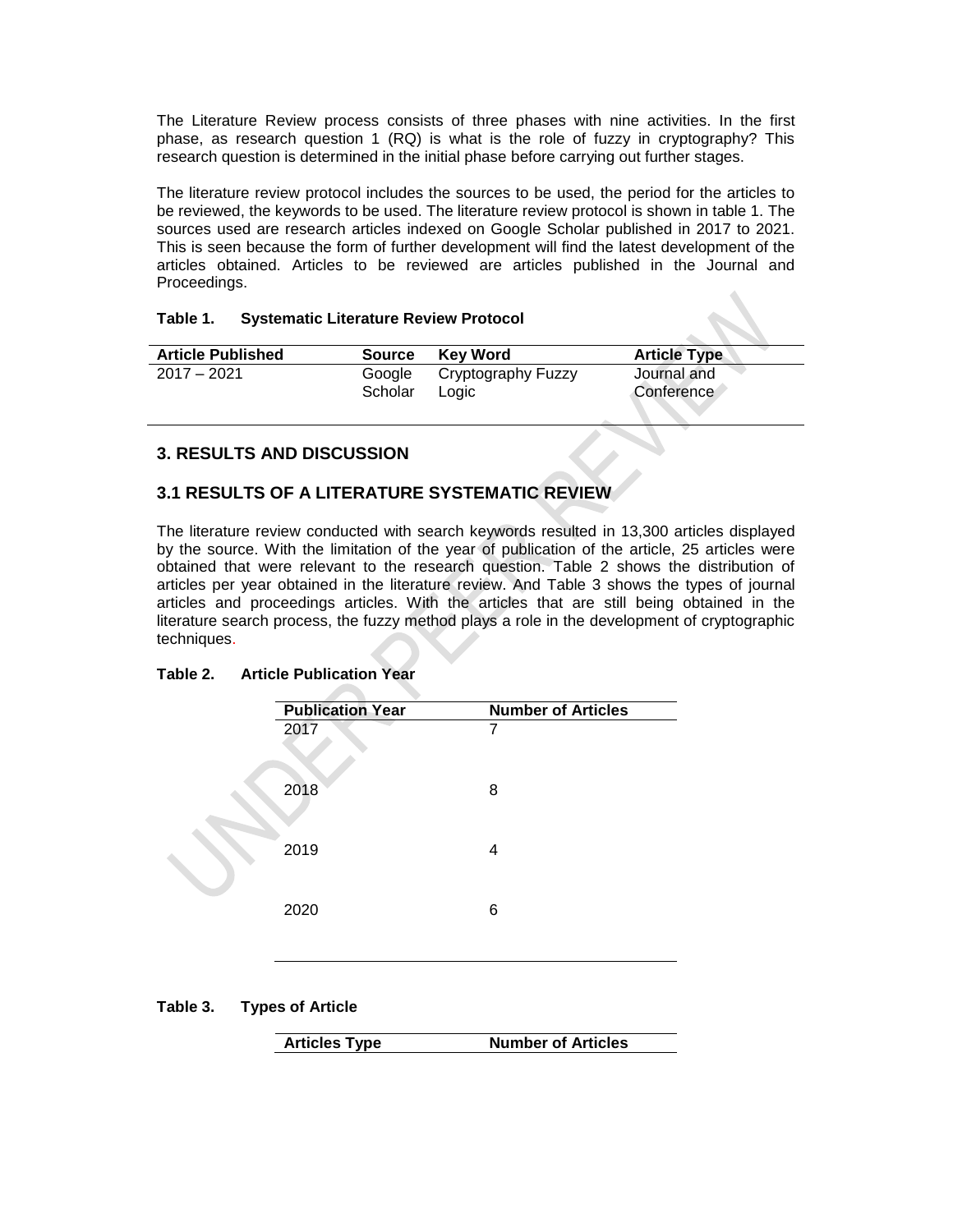Journal 10 Conference Proceeding 15

From the article extraction process, the results obtained are two clusters of fuzzy use in information security. The first cluster is that there are 21 articles that discuss the use of fuzzy in cryptography and the second cluster there are 4 articles that use fuzzy in the field of steganography. In the first cluster, the use of fuzzy in cryptography is grouped into three groups of fuzzy roles. The first is the use of fuzzy in improving information security, the second is the use of fuzzy in the issuance of keys in cryptographic techniques and the third is the use of fuzzy to issue random numbers in cryptography. Table 4 shows the results of grouping articles based on the extraction process.

| Index                                                                                                                                                                                                                                                                         |   | <b>Discussion Group</b> |   |   |  |
|-------------------------------------------------------------------------------------------------------------------------------------------------------------------------------------------------------------------------------------------------------------------------------|---|-------------------------|---|---|--|
|                                                                                                                                                                                                                                                                               | 1 | $\mathbf 2$             | 3 | 4 |  |
| $[7] \centering% \includegraphics[width=1.0\textwidth]{images/TrDiC1.png} \caption{The 3D (top) and the 4D (bottom) of the 3D (bottom) and the 4D (bottom) of the 3D (bottom) and the 4D (bottom) of the 3D (bottom) and the 4D (bottom) of the 3D (bottom).} \label{TrDiC1}$ |   | Υ                       |   |   |  |
| [8]                                                                                                                                                                                                                                                                           |   |                         |   | Υ |  |
| [9]                                                                                                                                                                                                                                                                           |   | Υ                       |   |   |  |
| $[10]$                                                                                                                                                                                                                                                                        | Υ |                         |   |   |  |
| $[11]$                                                                                                                                                                                                                                                                        |   | Υ                       |   |   |  |
| $[12]$                                                                                                                                                                                                                                                                        |   | Υ                       |   |   |  |

**Table 4. Article Extraction Results**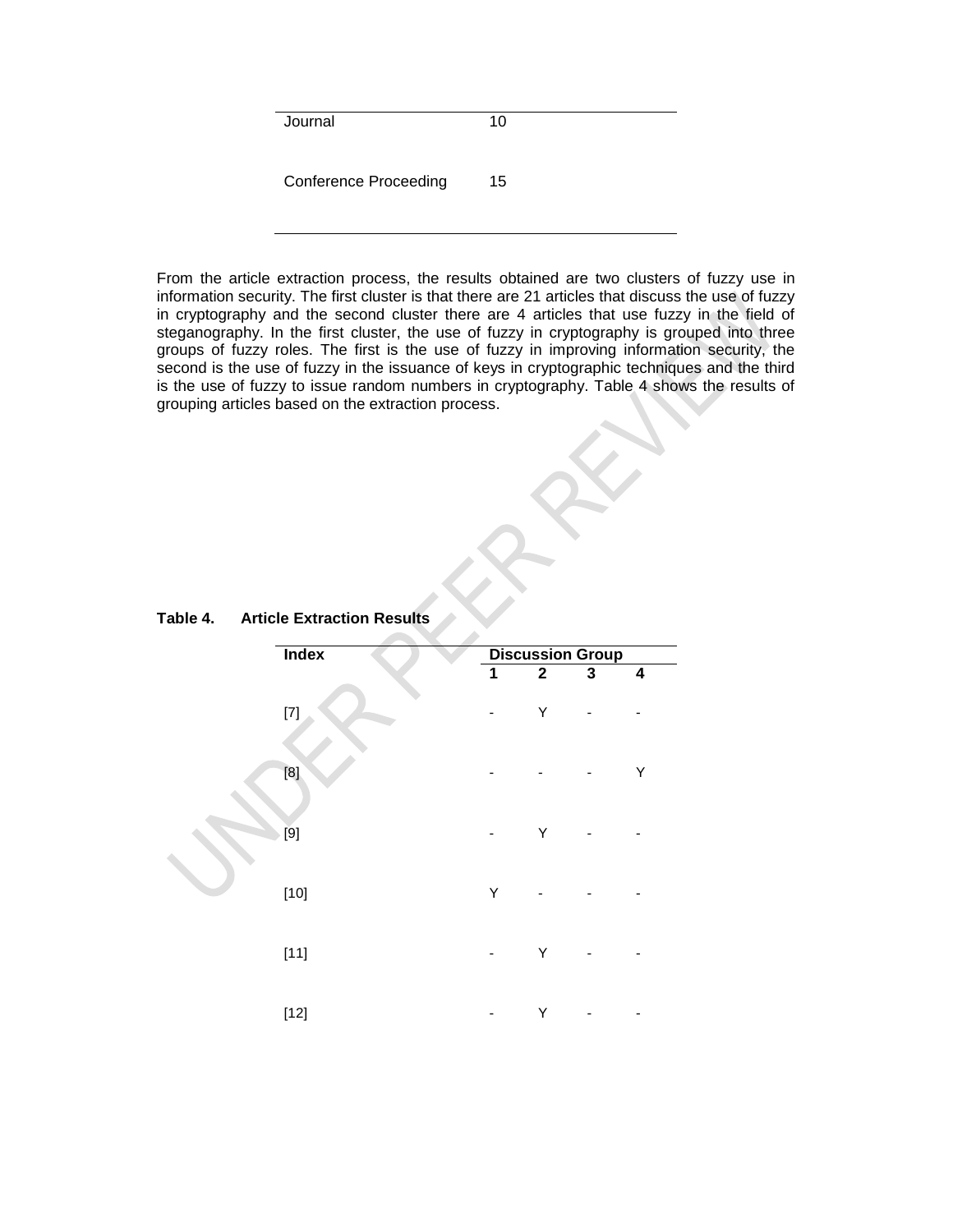| $\left[ 14\right]$                                                                                                                                                                                            |   |   | Y           | - |
|---------------------------------------------------------------------------------------------------------------------------------------------------------------------------------------------------------------|---|---|-------------|---|
| $\left[ 15\right]$                                                                                                                                                                                            |   | Y |             |   |
| $\left[ 16\right]$                                                                                                                                                                                            |   |   | Y           | Y |
| $\left[ 17\right]$                                                                                                                                                                                            |   |   |             | Υ |
| $\left[ 18\right]$                                                                                                                                                                                            | Y |   |             |   |
| $[19] % \includegraphics[width=0.9\columnwidth]{figures/fig_1a} \caption{The 3D (top) of the parameter $\Omega$ in the left and right. The left is the same time, the right is the same time.} \label{fig:1}$ | Y |   |             |   |
| $\left[ 20\right]$                                                                                                                                                                                            |   |   | Y           |   |
| $[21]$                                                                                                                                                                                                        |   |   | Y           |   |
| $[22]$                                                                                                                                                                                                        |   |   | Y           |   |
| $[23]$                                                                                                                                                                                                        |   | Y |             |   |
| $[24]$                                                                                                                                                                                                        |   |   |             | Y |
| $\left[ 25\right]$                                                                                                                                                                                            |   |   | Y           |   |
| $[26]$                                                                                                                                                                                                        |   |   | $\mathsf Y$ |   |
| $\left[ 27\right]$                                                                                                                                                                                            |   | Y |             |   |
| $\left[ 28\right]$                                                                                                                                                                                            | - | Y |             |   |

-

-

Y

-

[13]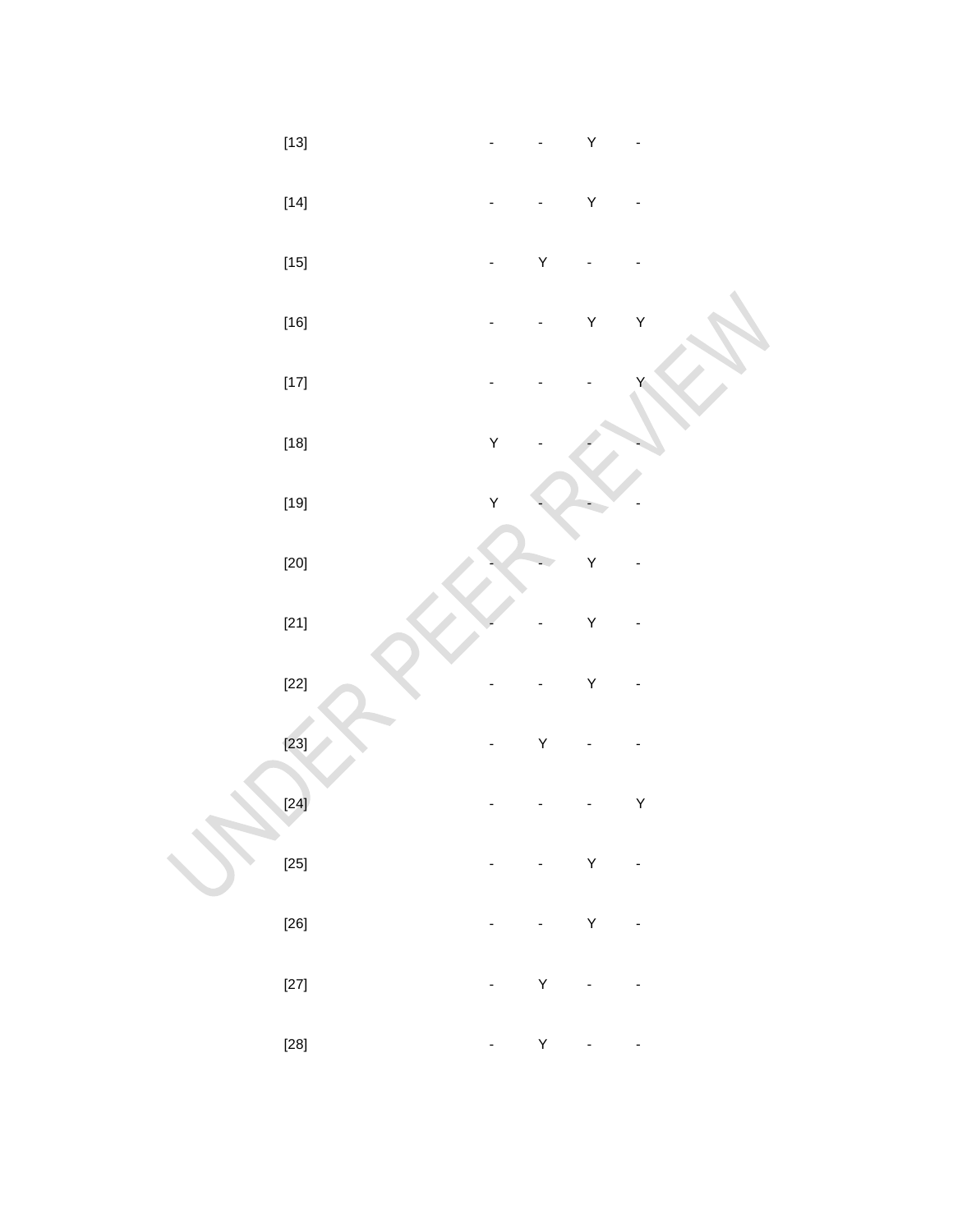

Group 1 discusses the use of fuzzy in the field of steganography, group 2 discusses the use of fuzzy in improving information security, group 3 discusses the use of fuzzy in issuing keys and passwords and group 4 discusses the use of fuzzy in issuing random numbers. Figure 2 shows the form of visualization of the role of fuzzy logic in the development of cryptography and steganography.

## **3.2 THE ROLE OF FUZZY IN CRYPTOGRAPHY**

Cryptography is an information security technique that has a unique process in each stage. However, the information that is secured will still have vulnerabilities to be cracked during transmission. For this reason, fuzzy is presented to close these gaps so that it will be difficult for cryptanalysts to decipher the encoded information code

Each figure should have a caption. The caption should be concise and typed separately, not on the figure area. Figures should be self-explanatory. Information presented in the figure should not be repeated in the table. All symbols and abbreviations used in the illustrations should be defined clearly. Figure legends should be given below the figures.] A sample figure is given in figure 1.



#### **Fig. 2. The Role of Fuzzy Logic in Information Security**

In the field of cryptography, fuzzy has three important roles, first is to help improve information security, second is to help issue keys and third is to help determine random numbers in pseudo random number generators (PRNG).

In the systematic search of the literature, the use of fuzzy contributes to the improvement of information security in the field of cryptography. In terms of dealing with privacy and identity breaches, the use of the proposed fuzzy logic fusion strategy can enable efficient and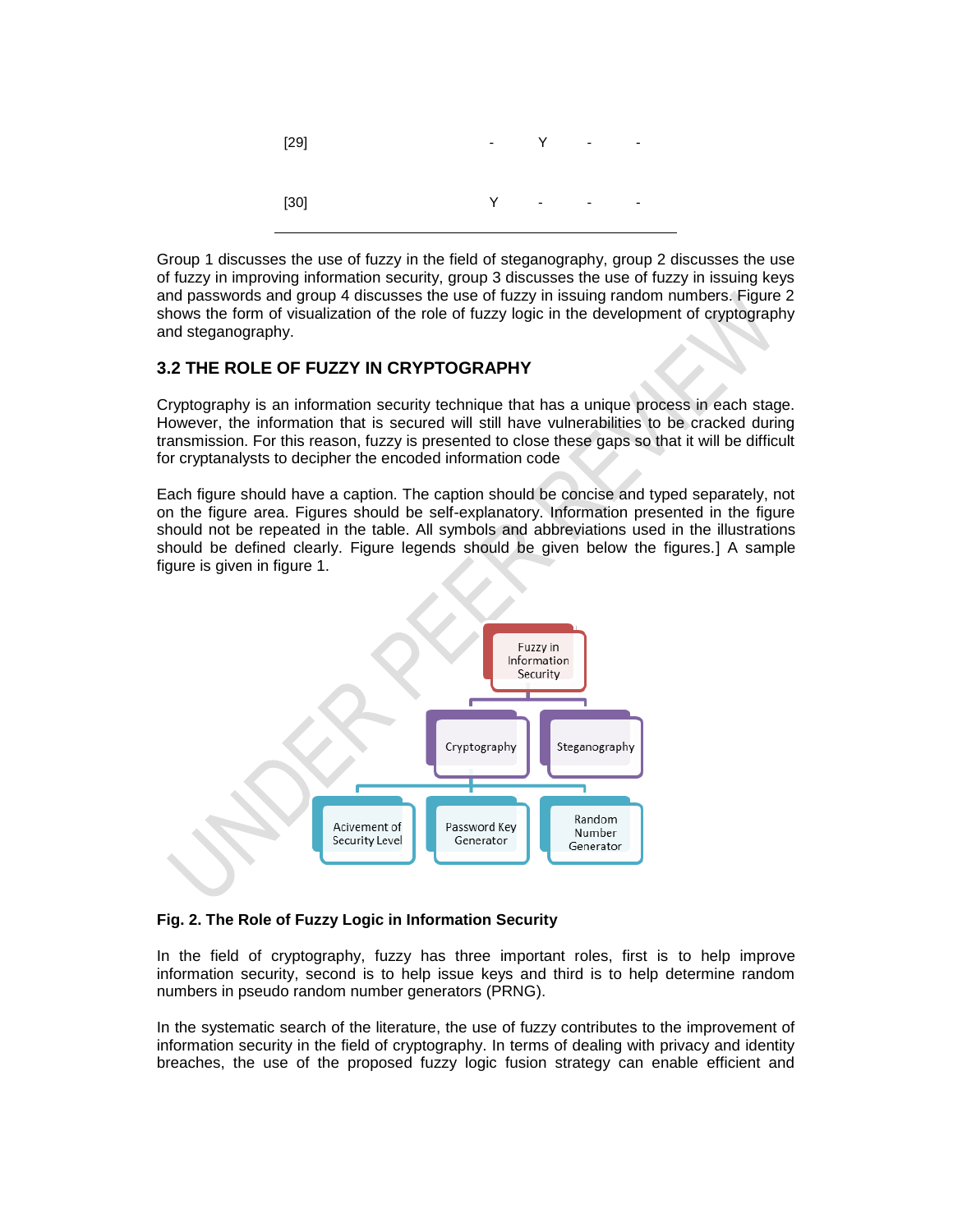accurate identification procedures for critical applications with high security [7]. Fuzzy is also used in the development of new techniques in Privacy Preserving Data Mining (PPDM) related to data privacy issues in the mining process, in this case fuzzy contributes to improving data security in cryptographic techniques [12]. Security of messages through transmission media also utilizes fuzzy as additional security [9]. The use of fuzzy is proposed to assist accuracy in biometric recognition in the realm of information security, fuzzy can provide a better level of accuracy [29].

In terms of algorithm hybridization, fuzzy is used to optimize information security in the RSA algorithm [11]. Fuzzy is also used to see the optimization of information security in the AES algorithm and lightweight AES [15]. Information security enhancement using fuzzy is also combined with an artificial neural network autoencoder [23]. The use of Boolean XOR gates is also integrated [27] and the use of elliptic curves [28] to improve the security of the encoded information.

Keys and Passwords in cryptography have an important role in securing information. This key selection thing is something that is hard to do. In this case, fuzzy has a role to assist in selecting the best key to improve information security. Euclid's and fuzzy theorems are combined to perform key publications which ultimately show better evaluation results [14]. In terms of key delivery, fuzzy is also used to secure keys that are transmitted through wireless sensor network devices [21]. Fuzzy is also combined with the Diffie Helman technique to secure the key sent to the recipient [22].

Symmetric cryptographic algorithms will use the same key to encrypt and decrypt information. A vulnerability will occur if the use of the same key is used to secure information in multiple sessions. The use of fuzzy helps increase convenience for users through the issuance of stream-based key ciphers [20]. Key quality is also assisted using fuzzy combined with the process of combining session keys and random keys [26] [25].

Improving the performance of cryptographic techniques is also supported using a random number generated from a pseudo random number generator (PRNG). Fuzzy is used to increase the strength of random numbers by changing the member function [24]. The fuzzy approach in PRNG was also developed in the modeling [17]. To generate better random values, PRNG is proposed to adopt fuzzy coquet integral [16]. The addition of the LSFR process in the PRNG also uses fuzzy as a number regulator, this also improves the quality of the generated random numbers [24].

# **3.2 THE ROLE OF FUZZY IN STEGANOGRAPHY**

Information security does not only use cryptographic techniques, but steganography techniques also help secure information by inserting it into a digital object known as the insertion media. Fuzzy has several roles in helping secure information using steganography techniques.

To increase the number of messages that can be hidden, fuzzy is used to help detect image edges with the chaotic method [10]. Medical image security also utilizes fuzzy to insert proprietary information by utilizing image edges [18]. The approach with fuzzy in image edge detection is proposed to be combined with LSB technique to increase the number of messages that can be inserted [19]. In addition to image objects, objects in the form of audio files are also used as storage media. The use of fuzzy in the insertion of audio files is also used to detect free space and help better spread [30]. The fuzzy approach can increase up to 48% of the PSNR quality of the audio file that has been filled with messages.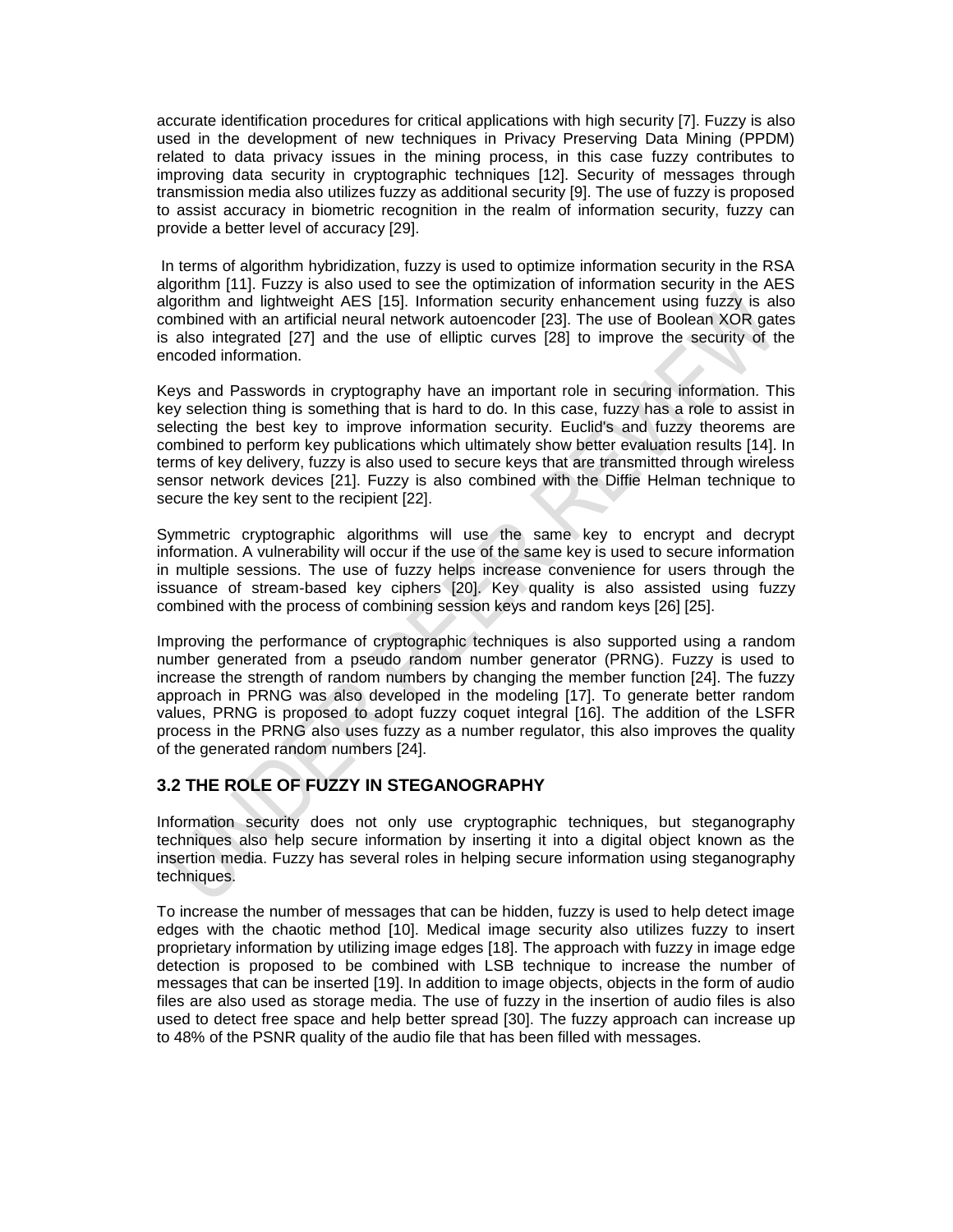## **4. CONCLUSION**

Information security is a unique and difficult thing, although many algorithms are built, weaknesses and loopholes will always remain. The use of fuzzy in information security helps improve performance in information security. Fuzzy has another role in the world of cryptography, which is to function as an approach that can help in key issuance and improve the quality of random numbers in PRNGs. In addition, fuzzy also plays a role in securing information using steganography techniques. Thus, the systematic search of this literature contributes to designing the use of fuzzy in other techniques for information security.

# **REFERENCES**

- [1] S. B. Sadkhan and A. O. Salman, "Fuzzy Logic for Performance Analysis of AES and Lightweight AES," Kurdistan Region, Iraq, 2018.
- [2] E. Ardhianto, A. Trisetyarso, W. Suparta, B. S. Abbas and C. H. Kang, "Design Securing Online Payment Transactions Using Stegblock Through Network Layers," in 3rd International Conference on Informatics, Engineering, Science, and Technology (INCITEST 2020) , Bandung, Indonesia, 2020.
- [3] E. Ardhianto, H. L. H. S. Warnanrs, B. Soewito, F. L. Gaol and E. Abdurrachman, "Improvement of Steganography Technique: A Survey," in 1st International Multidisciplinary Conference on Education, Technology, and Engineering (IMCETE 2019), Serang, Indonesia, 2019.
- [4] P. Sethuraman, P. S. Tamizharasan and K. Arputharaj, "Fuzzy Genetic Elliptic Curve Dife Hellman Algorithm for Secured Communication in Networks," Wireless Personal Communications, vol. 105, no. 3, p. 993–1007, 2019.
- [5] P. Brereton, B. . A. Kitchenham, D. Budgen, M. Turner and M. Khalil, "Lessons from applying the systematic literature review process within the software engineering domain," Journal of Systems and Software, vol. 80, no. 4, pp. 571-583, 2007.
- [6] A. A. Soofi, M. I. Khan and F. E. Amin, "A Review on Data Security in Cloud Computing," International Journal of Computer Applications , vol. 94, no. 5, pp. 12- 20, 2014.
- [7] M. . M. Eid and M. A. Mohamed, "A Secure Multimodal Authentication System Based on Chaos Cryptography and Fuzzy Fusion of Iris and Face," in 2017 Intl Conf on Advanced Control Circuits Systems (ACCS) Systems & 2017 Intl Conf on New Paradigms in Electronics & Information Technology (PEIT), Alexandria, Egypt, 2017.
- [8] A. I. V and K. Alnajjar, "Correlation Immune Pseudo-random Number Generator Based on Fuzzy Logic," in 2017 International Conference on Industrial Engineering, Applications and Manufacturing (ICIEAM) , St. Petersburg, 2017.
- [9] M. Muthumeenakshi, T. Archana and P. Muralikrishna, "FUZZY APPLICATION IN SECURED DATA TRANSMISSION," International Journal of Pure and Applied Mathematics, pp. 711-715, 2017.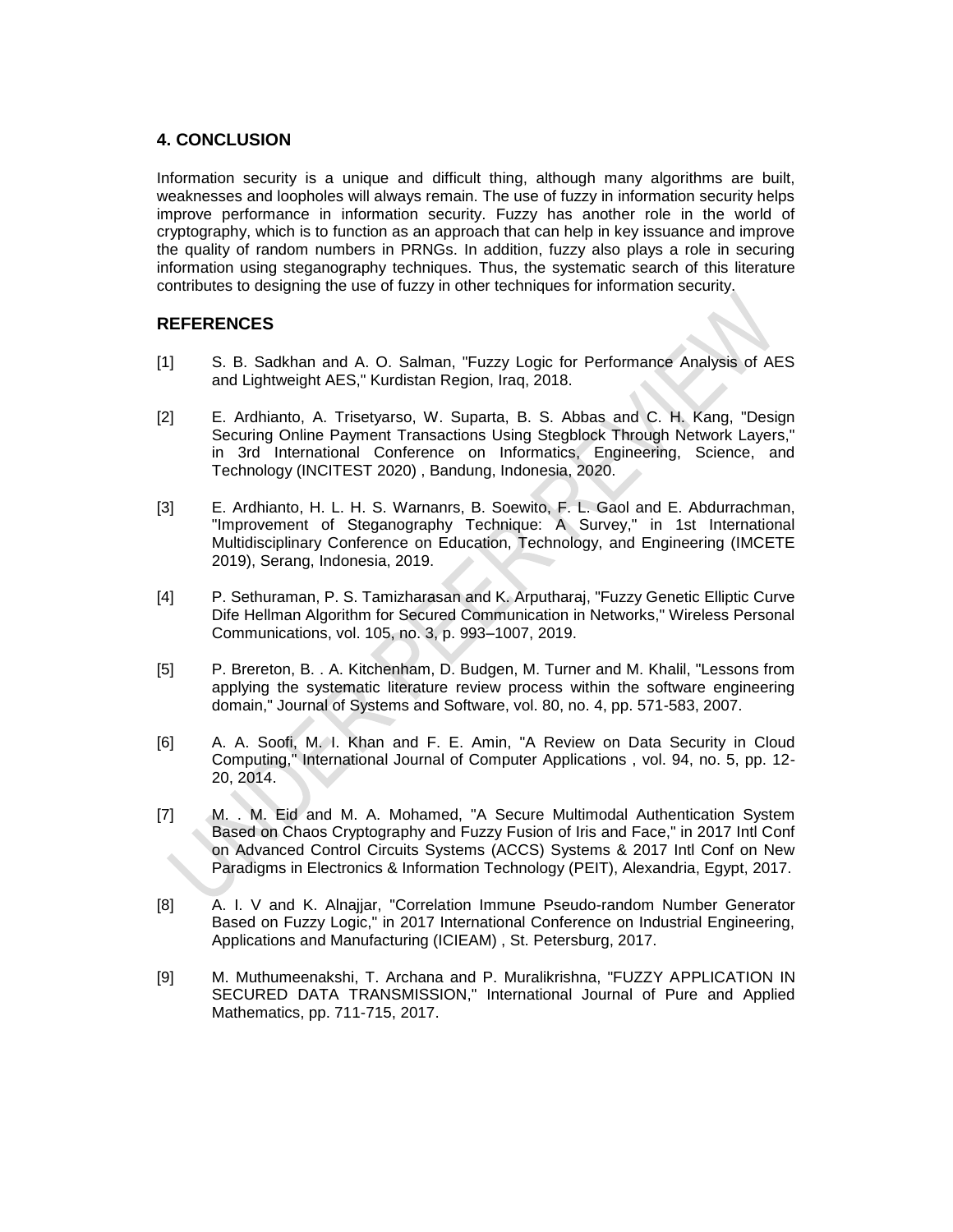- [10] C. Vanmathi and S. Prabu, "Image Steganography Using Fuzzy Logic and Chaotic for Large Payload and High Imperceptibility," International Journal of Fuzzy Systems, p. 460–473, 2017.
- [11] K. Abdullah, S. A. Bakar, N. H. Kamis and H. Aliamis, "RSA Cryptosystem with Fuzzy Set Theory for Encryption and Decryption," in 13th IMT-GT International Conference on Mathematics, Statistics and their Applications (ICMSA2017), Kedah, Malaysia, 2017.
- [12] M. BANSAL, D. GROVER and D. SHARMA, "SECURE MINING AND SHARING OF FINANCIAL DATA: FUZZY LOGIC AND CRYPTOGRAPHY," Indian Journal of Computer Science and Engineering (IJCSE), pp. 542-547, 2017.
- [13] P. Tubthong and V. Suttichaya, "The Fuzzy Scheduling Algorithm for the Parallel Key Searching Problem on Cloud Environment," in 21st International Computer Science and Engineering Conference, Bangkok, Thailand, 2017.
- [14] R. Sailaja, C. Rupa and A. S. Chakravarthy, "A novel integrated approach using Euclid's and fuzzy logic for secure communication," Int. J. Information Privacy, Security and Integrity, pp. 253-267, 2018.
- [15] S. B. Sadkhan and A. O. Salman, "Fuzzy Logic for Performance Analysis of AES and Lightweight AES," in 2018 International Conference on Advanced Science and Engineering (ICOASE), Kurdistan Region, Iraq, 2018.
- [16] S. E. El-Khamy and A. G. Mohamed, "Image Keyed PN Sequence Generator and Authentication Technique Based on Choquet Fuzzy Integral," in 35th NATIONAL RADIO SCIENCE CONFERENCE (NRSC 2018), Cairo, Egypt, 2018.
- [17] N. Nguyen, G. Kaddoum and F. Gagnon, "Implementation of a Chaotic True Random Number Generator Based on Fuzzy Modeling," in 16th IEEE International New Circuits and Systems Conference (NEWCAS), Montreal, QC, Canada, 2018.
- [18] T. Yuvaraja and R. S. Sabeenian, "Performance analysis of medical image security using steganography based on fuzzy logic," Cluster Computing, pp. 1-7, 2018.
- [19] H. S. Yusuf and H. Hagras, "Towards Image Steganography Using Type-2 Fuzzy Logic and Edge Detection," in 10th Computer Science and Electronic Engineering (CEEC), Colchester, UK, 2018.
- [20] K. Vetrivel, S. Shanmugam and S. Gurumurthy, "Extending Network Security by Multi Model Encryption Standards for Dynamic Networks Using Fuzzy Logic Technique," in Sri Padmavati Mahila Visvavidyalayam (SPMVV), 2018 IADS International Conference on Computing, Communications & Data Engineering (CCODE) , Andhra Pradesh, India, 2018.
- [21] M. . S. Yousefpoor and H. Barati, "DSKMS: a dynamic smart key management system based on fuzzy logic in wireless sensor networks," Wireless Networks, pp. 1- 21, 2018.
- [22] P. Sethuraman, P. S. Tamizharasan and K. Arputharaj, "Fuzzy Genetic Elliptic Curve Dife Hellman Algorithm for Secured Communication in Networks," Wireless Personal Communications, pp. 1-15, 2019.